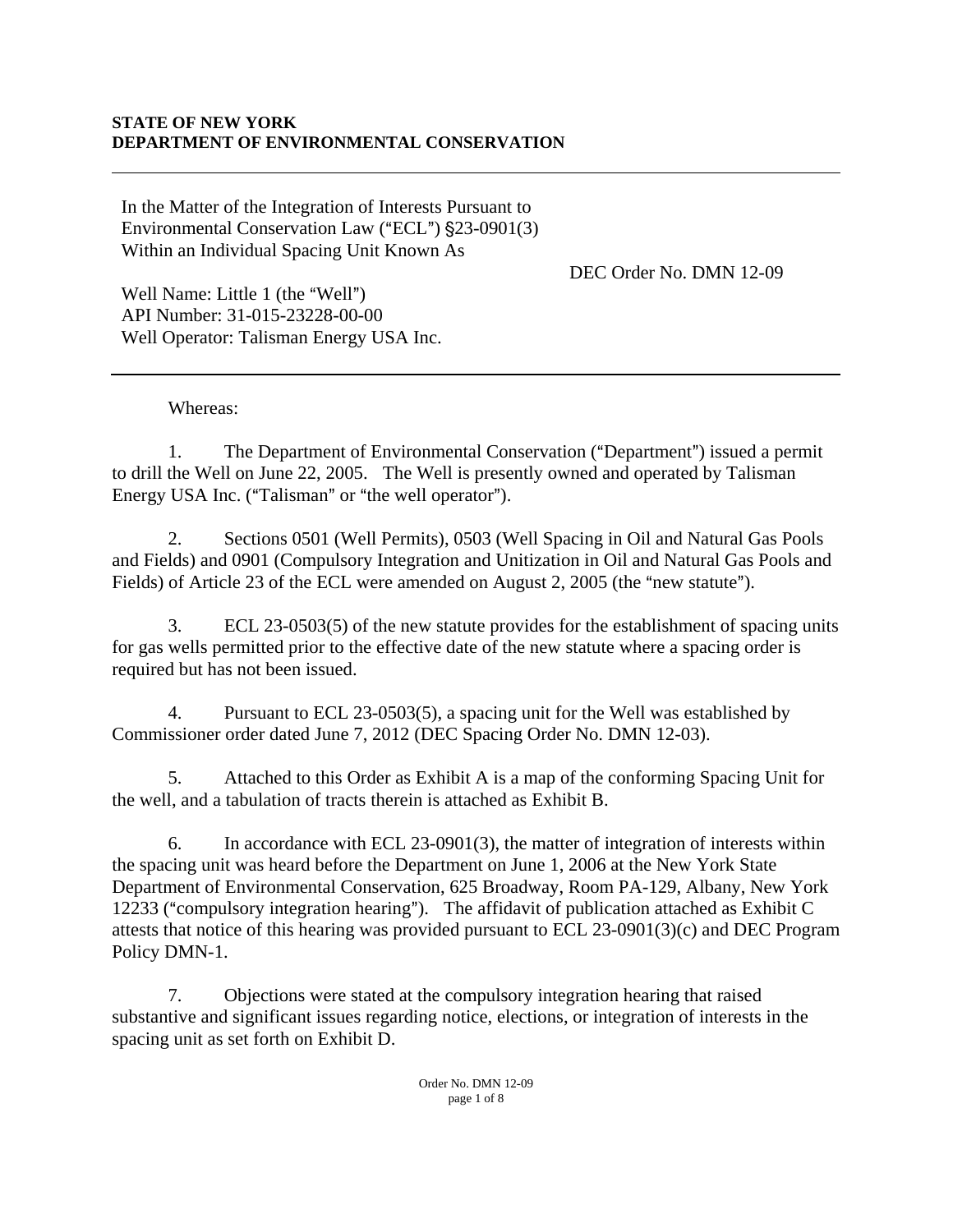8. Pursuant to ECL 23-0901(3)(d), the matter was referred to the Department's Office of Hearings and Mediation Services for adjudicatory proceedings under 6 NYCRR part 624.

9. A legislative hearing and issues conference were duly noticed and conducted before Chief Administrative Law Judge (ALJ) James T. McClymonds on July 18, 2007. After the issues conference, the Chief ALJ issued a ruling on issues and party status on March 14, 2008 (see Matter of Beach W1, et al., Ruling of the [Chief] ALJ on issues and Party Status, March 14, 2008).

10. On administrative appeal, the Commissioner issued an interim decision modifying in part and otherwise concurring with the Chief ALJ's rulings (see Matter of Beach W1, et al., Interim Decision of the Commissioner, Aug. 26, 2011). The Commissioner remanded the matter to the Chief ALJ for further proceedings consistent with the interim decision.

11. The issues on remand were resolved by the parties without the need for adjudication. Accordingly, this Order may be issued without further hearings.

## FINAL ORDER OF INTEGRATION:

NOW, THEREFORE, having found that due, proper and sufficient notice was given; that all substantive and significant issues have been resolved; and that compulsory integration of interests in the spacing unit as set forth on Exhibit D will serve to protect correlative rights and is necessary to carry out the policy provisions of ECL 23-0301, it is hereby ORDERED that:

I. The subject spacing unit is integrated pursuant to ECL 23-0901(3) with respect to the Black River formation and includes the whole or partial tracts listed on Exhibit B. All operations including, but not limited to, the commencement, drilling, or operation of a well or the existence of a shut-in well upon any portion of the spacing unit shall be deemed for all purposes the conduct of such operations upon each separately owned tract wholly or partially within the spacing unit, as listed on Exhibit B, by the owner or several owners thereof. That portion of production allocated to each tract in the spacing unit shall, when produced, be deemed for all purposes to have been produced from such tract by a well drilled thereon. A mineral interest owner's right to well data from the operator and access to the well site are subject to the following provisions:

 A. Integrated royalty owners, participating owners, and non-participating owners shall have access to well data pursuant to the time periods and confidentiality protections in ECL 23-0313.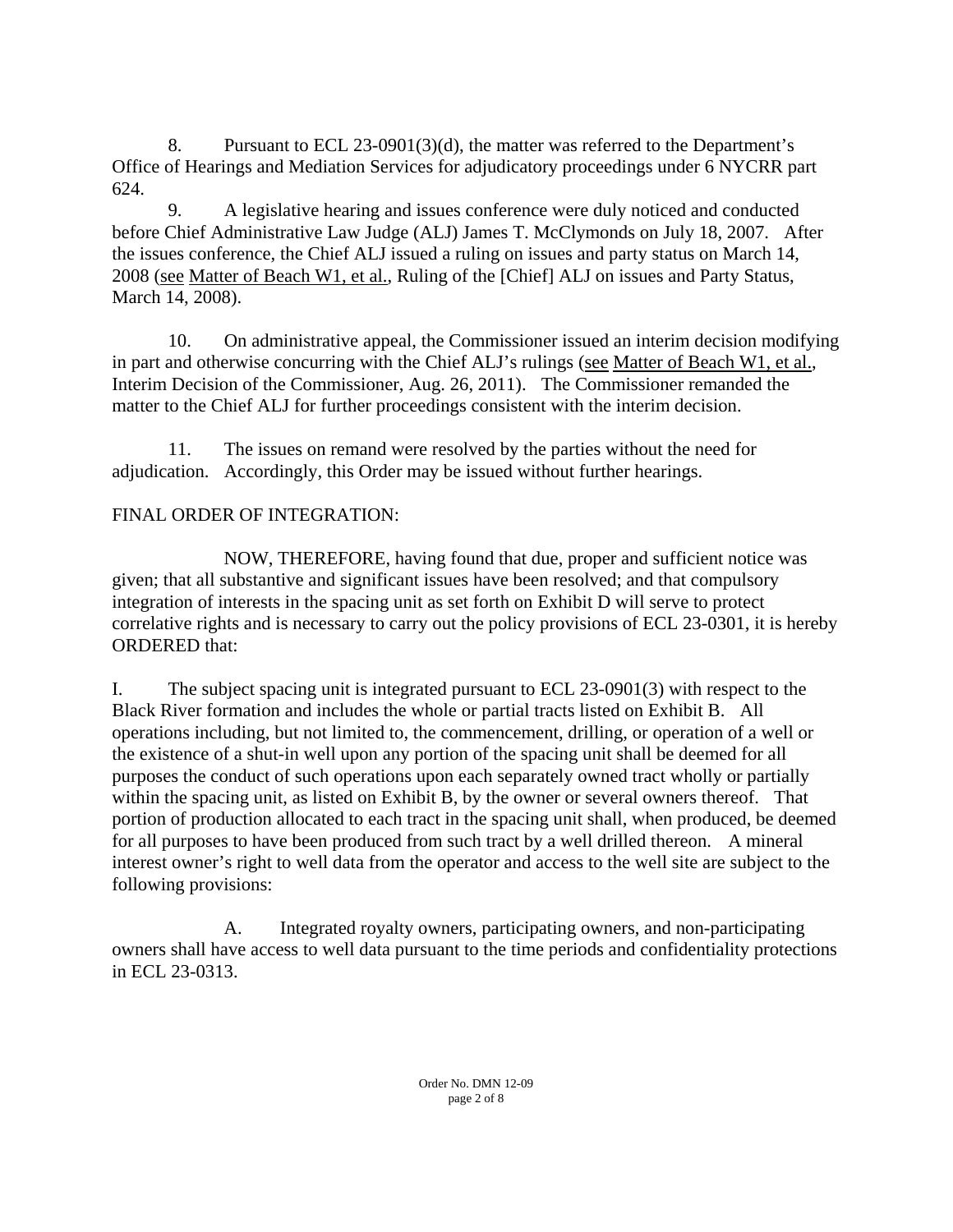B. The operator shall provide each integrated participating and non-participating owner reasonable access to the well site. Site access provided by this Order shall not be exercised in a manner interfering with the well operator's conduct of an operation.

II. The well operator indicated in the caption on page 1 of this Order is the operator of the spacing unit.

III. The well operator shall file a copy of this Order, including the Exhibits thereto, in the office of the County Clerk in the county or counties where the spacing unit is wholly or partially located. The Order shall be filed against all tracts in the spacing unit. The well operator shall also file, in the same manner, any updates to Exhibit D which result after the date of this Order from ownership changes, tax map revisions or corrections, resolution of title disputes and/or other revisions to property and ownership descriptions, provided that the unit boundary as shown on Exhibit A has not changed. The well operator must provide a copy of any such update to the Department, by certified mail, post-marked on the same date that such is filed in the office of the County Clerk. The updated Exhibit D shall be accepted and deemed incorporated into this Order; no further order of the Department shall be required.

IV. Tracts listed on Exhibit D are hereby integrated, on a non-surface entry basis, as set forth therein. Any person taking title by operation of law to any oil and gas interests listed on Exhibit D shall take such interests subject to the terms and conditions of this Order, and shall be subject to all liabilities and benefits associated therewith, unless such person, within sixty days of the taking of such interest, elects to be an integrated royalty owner, as defined at ECL  $23-0901(3)(a)(3)$ , and notifies the well operator of such election.

V. The following provisions shall apply to all integrated participating owners and integrated non-participating owners in the spacing unit:

A. The owner shall be liable for its proportionate share of all costs and expenses, including taxes, and claims of third parties related to the well, operations thereon and in conjunction therewith, and shall be entitled to its proportionate share of all benefits therefrom. If an owner`s share of production is subject to a risk penalty as defined by ECL 23-0901(3)(a)(4), the well operator shall establish a risk penalty account for such owner and all costs, expenses and benefits attributable to such owner shall be reflected in the penalty account;

B. The well operator shall hold any funds paid by the owner or recouped through the risk penalty attributable to the plugging and abandonment costs of the well, as estimated prior to the drilling of the well, in an interest bearing account until such funds are required and utilized for such purpose;

C. The owner shall be liable for and shall indemnify all other persons participating in the development of the well, whether participating owners, non-participating owners or otherwise, including the well operator, from and against all claims arising out of the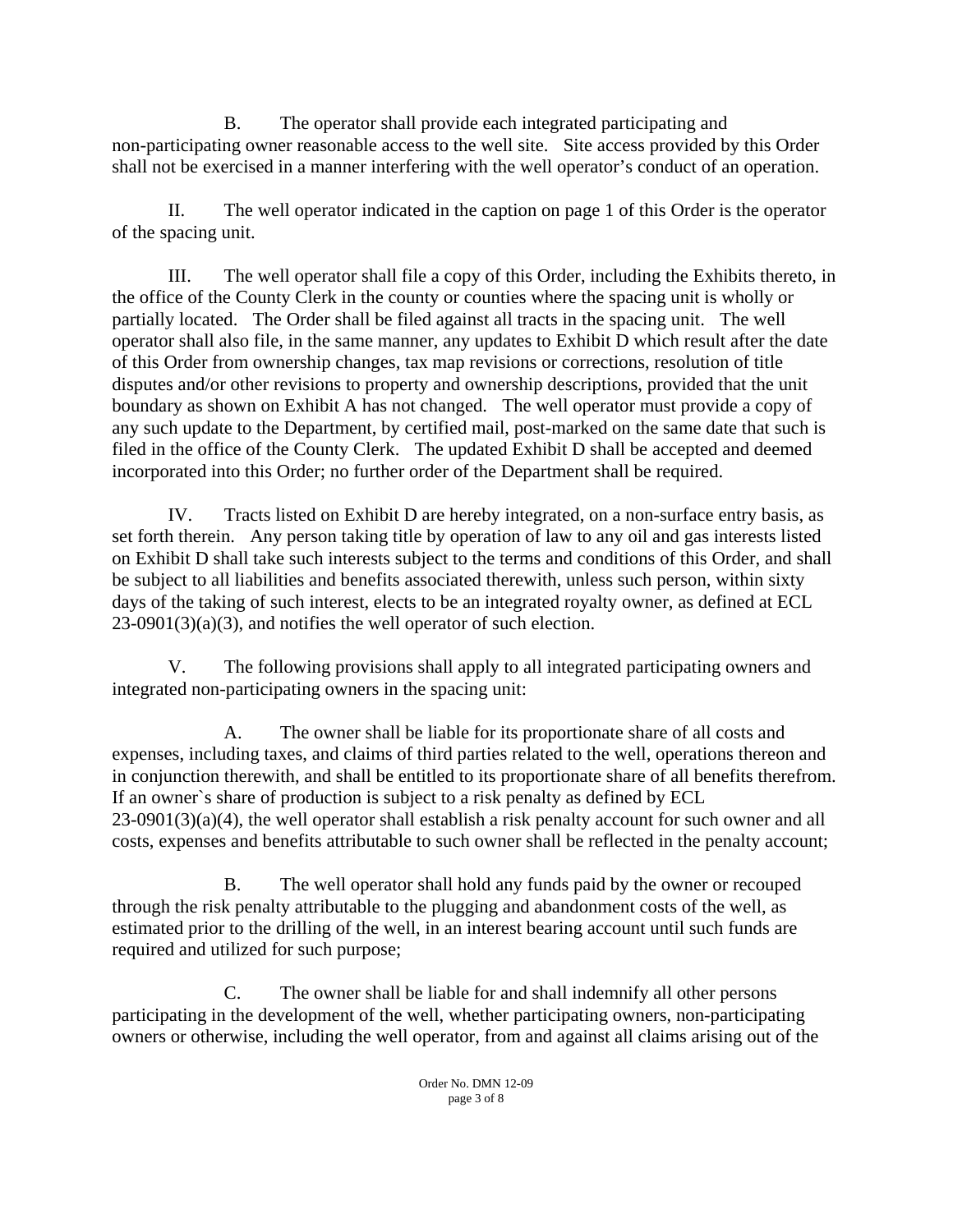owner`s non-payment of rentals, royalties and other payments or burdens on the oil and gas rights that such owner contributes to the spacing unit and from and against all claims associated with the loss or failure of title to the oil and gas rights the owner contributes to the spacing unit;

D. The well operator shall have a first lien on the production of the owner to pay any outstanding costs, expenses or claims and the well operator shall be entitled to withhold and retain for the purposes of set off any revenue or production owed or due to the owner under an order of integration. Nothing in this paragraph shall affect the well operator`s right to collect any outstanding amounts incurred nor the right of any fee owner of oil and gas interests to collect any amounts owed under the terms of any lease from such owner. The exercise of any remedy shall not preclude the well operator from seeking any other remedies available under the law;

E. Whether or not the owner is subject to a risk penalty, the well operator shall submit to the owner a written authority for expenditure of the estimated costs associated with the construction of any facilities not included in well costs beyond the surface equipment at the wellhead to the first point of interconnection with other facilities that commingle production from a group of wells that includes the well, including, but not limited to, pipe, compression, processing, treating, dehydrating or separating equipment, fixtures, related buildings and other equipment. The owner shall have thirty days to elect to participate and pay its proportionate share of such estimated cost, the failure of which shall be deemed to be an election by the owner not to participate. If the owner elects not to participate or is deemed to have elected not to participate, the well operator shall be entitled to retain for its own account all of the owner`s share of production from the well until the well operator has recouped from the net proceeds of the owner`s share of production the owner`s share of the actual costs of the facilities, plus a risk penalty of one hundred percent of such costs. Any such amounts shall be added to the risk penalty account for such owner;

F. If the owner is not subject to a risk penalty, the owner shall have the right to take its share of gas or oil production in kind and shall be responsible for its transportation and marketing arrangements downstream of the facilities constructed pursuant to paragraph E of this section. The owner`s election to take in kind must be conveyed to the well operator no later than fourteen days prior to first production from the well or upon seventy-five days written notice to well operator at any time following first production from the well subject to the expiration of any existing contracts;

G. If the owner is not subject to a risk penalty and does not take its share of gas or oil production in kind, the well operator shall market the owner`s share of production from the well ratably with its own share of production from the well for the account of the owner. The well operator shall pay the owner based on the price received by the well operator for production in the general area less (1) the owner`s proportionate share of all costs incurred by the well operator for transporting, treating, processing, or otherwise making the production, and (2) a marketing fee not to exceed five percent of the sales price of the production;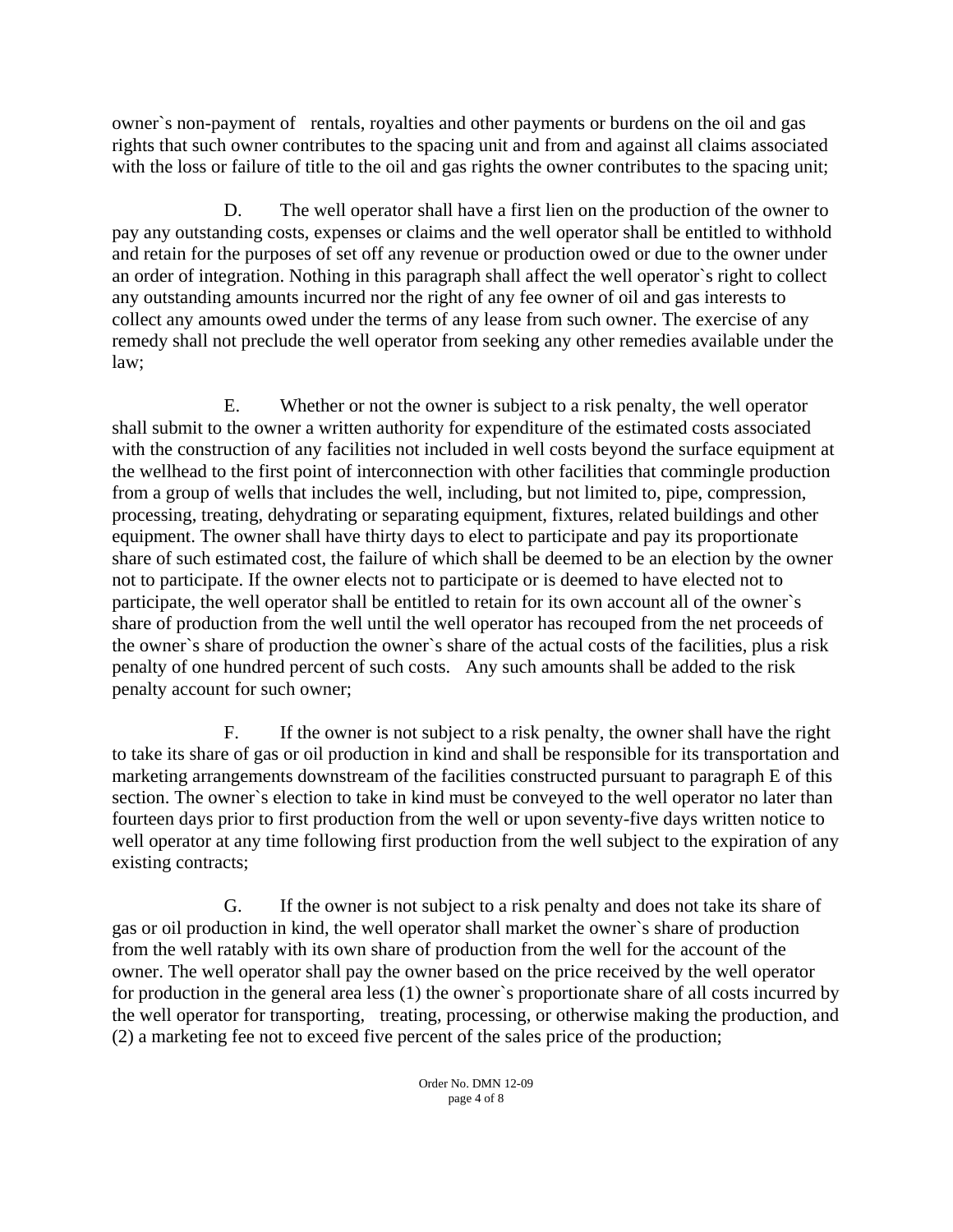H. The well operator shall be entitled to propose and conduct a subsequent operation on a well, meaning any reworking, sidetracking, deepening, re-completing or plugging back of the well or the drilling of a lateral or an infill well in the formation for which the unit was created. Owners shall be provided with a written authorization for expenditure of the estimated costs of the subsequent operation. An owner shall not be entitled to participate in a subsequent operation as long as the owner is in a risk penalty phase. If a subsequent operation is proposed while an owner is in a risk penalty phase, the owner`s proportionate share of the actual cost of the subsequent operation plus two hundred percent of such actual costs shall be added to the risk penalty account for such owner. The owner not in a risk penalty phase shall have thirty days to elect and pay its proportionate share of the estimated costs, unless a drilling rig is on location, in which event notice of a subsequent operation may be given by telephone and the owner shall have forty-eight hours, exclusive of Saturday, Sunday and legal holidays, to make an election and thirty days to pay the owner`s proportionate share of costs. The failure of any such owner to elect and pay in a timely manner shall be deemed an election by the owner not to participate in the subsequent operation. If such owner elects or is deemed to have elected not to participate in the subsequent operation, the well operator shall be entitled to retain all of the owner`s proportionate share of production from the well until the well operator has recouped the proportionate share of the actual costs of the subsequent operation attributable to such owner, plus two hundred percent of such actual costs; and

I. The well operator, on behalf of the owner, shall be entitled to conduct all acts associated with the well and necessary facilities related thereto, including without limitation: conducting title examination and curative work on the tracts included in the spacing unit; arranging for contract services or employees of the well operator, at the customary salaries, wages and benefits of such employees, to oversee the operation and maintenance of the well and the facilities in the production unit associated with the well; arranging for and maintaining required financial security for well bonds and insurance; discharging litigation, claims of third parties and disputing tax assessments; developing and implementing emergency responses and dealing with catastrophic events; and arranging for the storage, transporting and disposal of produced water, by-products or refuse associated with production and maintenance facilities.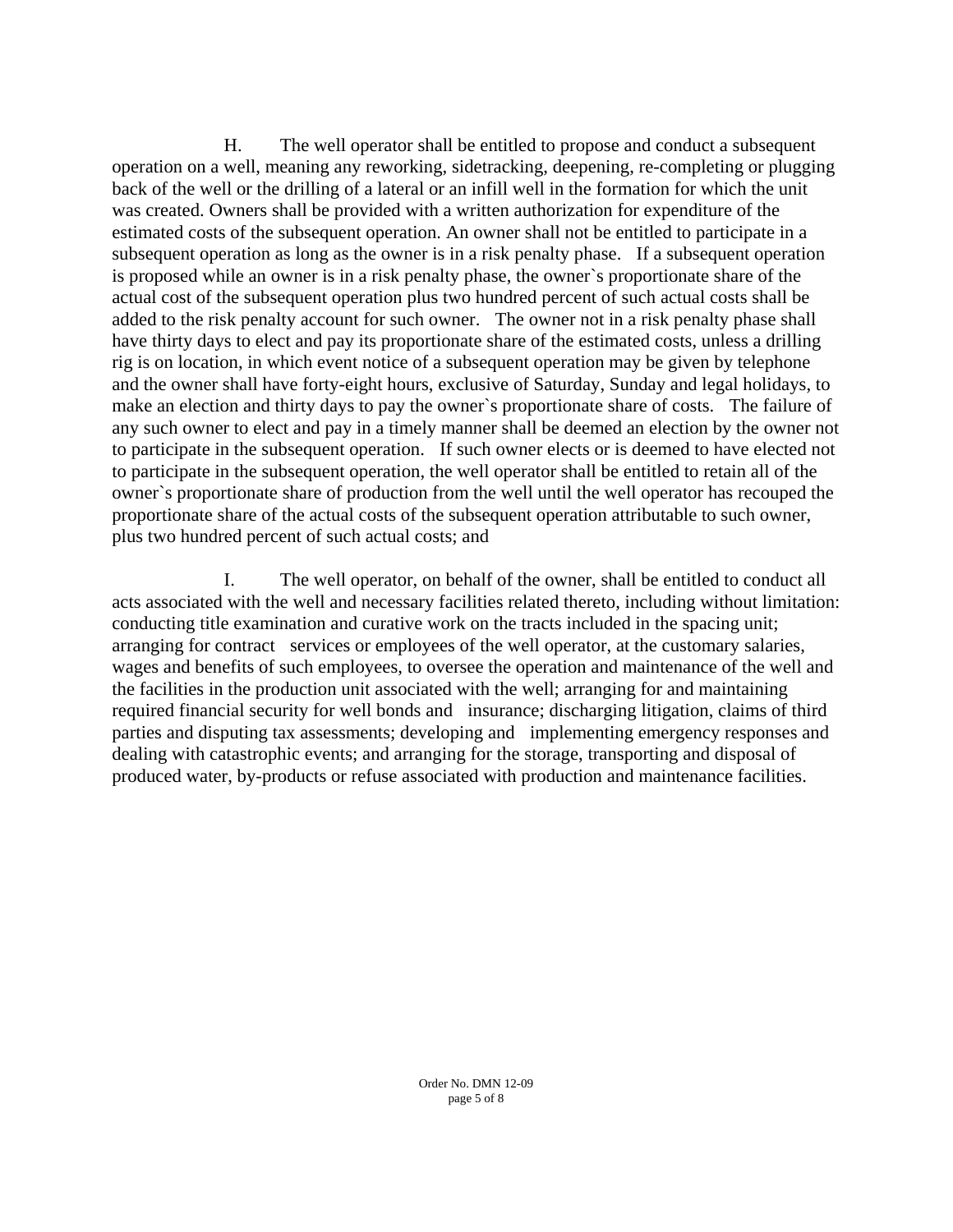VI. The following additional provisions shall apply to the well operator:

A. The well operator shall hold any funds paid by integrated participating owners for estimated well costs in an interest bearing account until such funds are required and utilized to pay actual well costs. Accrued interest shall be applied to each participating owner's share of additional costs, or refunded pursuant to Paragraph C of this Section.

 B. Within ninety days of the date of this Order, the well operator shall provide integrated participating and non-participating owners with an itemized statement (calculated as of the date of this Order) of actual well costs incurred, the amount held in escrow for plugging, abandonment and reclamation, and actual well production, including actual well revenue.

C. No later than the date of the statement required by Paragraph B of this Section, the well operator shall refund to the integrated participating owners any amount paid by the integrated participating owners or withheld from the owners' share of production which, as of the statement date, exceeds the total of actual well costs incurred plus any estimated plugging, abandonment and reclamation costs, which may be held in escrow pursuant to Paragraph B of Section V of this Order. If the statement shows that well production exceeds actual well costs incurred plus any estimated plugging, abandonment and reclamation costs, the well operator shall also pay (no later than the date of the statement required by Paragraph B of this Section) the owners their proportionate share of well production as provided for in Section V, Paragraph G of this Order. If the statement shows that actual well costs and the amount held in escrow for plugging, abandonment and reclamation exceed the estimated well costs paid by the integrated participating owner and the owner's proportionate share of well production, the owner shall pay to the well operator the owner's proportionate share of the additional well costs within 30 days of the date of the statement.

D. If recoupment as provided for in ECL 23-0901(3)(a)(1) has occurred prior to the date of this order, the well operator will compensate non-participating owners for their proportionate share of production, if any, including royalties, if applicable, minus their proportionate share of costs, which occurred after recoupment. Compensation shall be by cash or certified check no later than 90 days after issuance of this order, and shall be accompanied by an accounting of production proceeds received to date.

E. Regardless of whether recoupment has occurred, the well operator must, no later than 90 days after issuance of this order, release any applicable royalties held in escrow pursuant to any previous Stipulation, including royalties due to the well operator's lessors, integrated royalty owners and integrated non-participating owners of leased tracts. The well operator is authorized to release to itself any excess royalties held in escrow pursuant to any previous stipulation.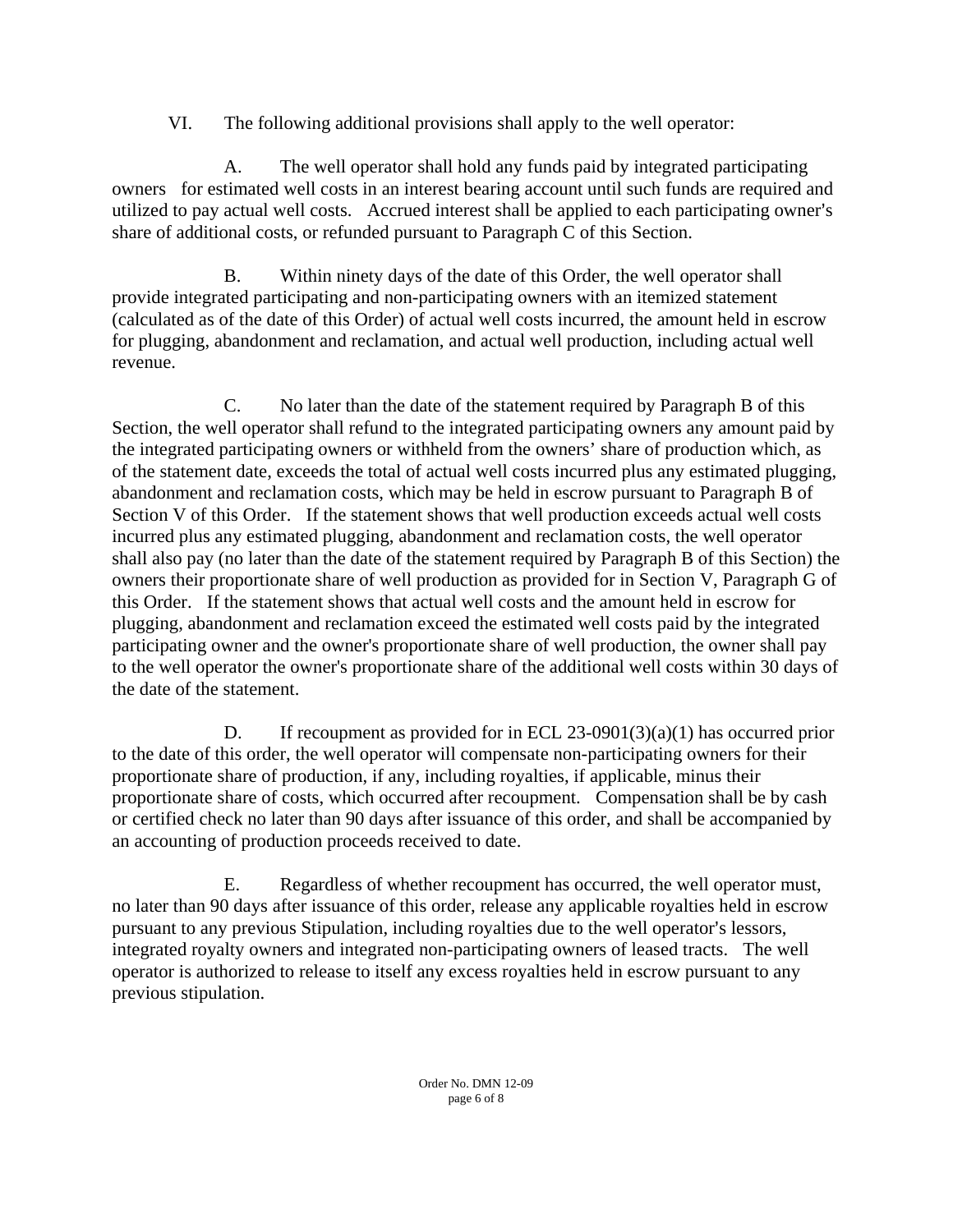VII. The well operator may charge participating and non-participating owners a customary fixed rate for supervision of ongoing operations. Supervision includes the following:

A. Wages, benefits and expenses of field personnel directly employed in well operations or while in transit to or from the well, and

B. Transportation of company labor, contract personnel and material necessary for well operations, subject to standard industry limitations on transportation as set forth in Section III.4 of the Council of Petroleum Accountants Societies (COPAS) - 1995 Accounting Procedure, Joint Operations.

VIII. Written communications required by this Order shall be transmitted by United States Postal Service, private courier service or hand-delivered as follows.

A. Communication from integrated owners, the well operator and other interested persons to the Department shall be made to:

> Director, Bureau of Oil and Gas Permitting and Management New York State Department of Environmental Conservation Division of Mineral Resources 625 Broadway, 3rd Floor Albany, NY 12233-6500 Phone: (518) 402-8056

B. Communication from integrated owners and the Department to the well operator shall be made as stated below, unless the well operator has informed the integrated owners and the Department of a change in writing in accordance with this Section.

> Delena McConville Talisman Energy USA, Inc. 50 Pennwood Place Warrendale, PA 15086 Phone: (724) 814-5300

C. Communication from the well operator and the Department to integrated owners shall be made to the addresses listed on Exhibit D, unless the integrated owners have informed the well operator and the Department of address changes in writing in accordance with this Section.

IX. This Order supersedes DEC Order No. DMN 06-13 and any other prior integration order issued for the Well.